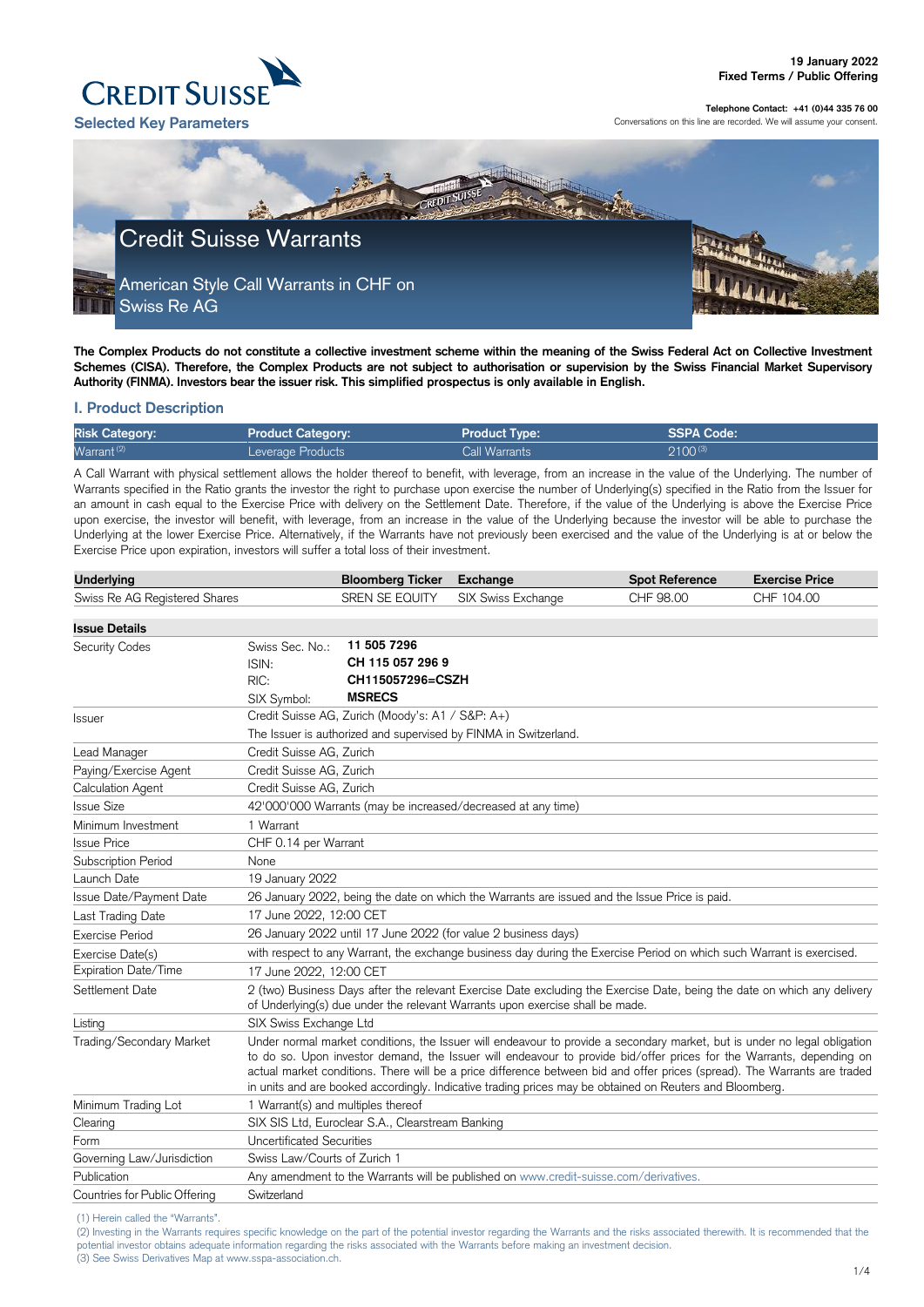| Main Sales and Offering<br>Restrictions | U.S.A., U.S. Persons, European Economic Area, United Kingdom, Kingdom of Bahrain, Hong Kong, Singapore, Kingdom<br>of Bahrain                                                                                                                                                                                                                                                                                                                                                                                                                                                                                                                                                                                               |  |  |  |
|-----------------------------------------|-----------------------------------------------------------------------------------------------------------------------------------------------------------------------------------------------------------------------------------------------------------------------------------------------------------------------------------------------------------------------------------------------------------------------------------------------------------------------------------------------------------------------------------------------------------------------------------------------------------------------------------------------------------------------------------------------------------------------------|--|--|--|
|                                         | Further information as well as a non-exhaustive list of additional sales and offering restrictions are available in the Base<br>Prospectus for the issuance of Warrants of Credit Suisse AG dated 22 June 2021 on www.credit-suisse.com/derivatives<br>under "Base Prospectuses".                                                                                                                                                                                                                                                                                                                                                                                                                                           |  |  |  |
|                                         | General: Except as set out in the documentation, no action has been or will be taken that would permit a public offering<br>of Warrants or possession or distribution of any offering material in relation to Warrants in any jurisdiction where action for<br>that purpose is required. No offers, sales, deliveries or transfers of Warrants or the Underlying(s) (if any) to be delivered<br>upon redemption of the Warrants, or distribution of any offering material relating to Warrants, may be made in or from any<br>jurisdiction except in circumstances which will result in compliance with any applicable laws and regulations and will not<br>impose any obligations on the Issuer or the relevant dealer(s). |  |  |  |
| <b>Exercise Right</b>                   |                                                                                                                                                                                                                                                                                                                                                                                                                                                                                                                                                                                                                                                                                                                             |  |  |  |
| Exercise Right                          | The number of Warrants specified in the Ratio entitles the Warrantholder upon exercise during the Exercise<br><b>Period</b> to <b>purchase from</b> the Issuer the number of Underlying(s) specified in the Ratio at the Exercise Price.                                                                                                                                                                                                                                                                                                                                                                                                                                                                                    |  |  |  |
|                                         | Warrants not exercised by the Expiration Time on the Expiration Date shall expire worthless and become null and<br>void at such time.                                                                                                                                                                                                                                                                                                                                                                                                                                                                                                                                                                                       |  |  |  |
| <b>Exercise Currency</b>                | <b>CHF</b>                                                                                                                                                                                                                                                                                                                                                                                                                                                                                                                                                                                                                                                                                                                  |  |  |  |
| Settlement Type                         | physical settlement                                                                                                                                                                                                                                                                                                                                                                                                                                                                                                                                                                                                                                                                                                         |  |  |  |
| Spot Reference                          | the Spot Reference specified in the <b>table above</b> , as determined by the Calculation Agent on the Launch Date.                                                                                                                                                                                                                                                                                                                                                                                                                                                                                                                                                                                                         |  |  |  |
| <b>Exercise Price</b>                   | the Exercise Price specified in the <b>table above</b> , as determined by the Calculation Agent on the Launch Date.                                                                                                                                                                                                                                                                                                                                                                                                                                                                                                                                                                                                         |  |  |  |
| Ratio                                   | 15 Warrant(s): 1 Underlying(s)                                                                                                                                                                                                                                                                                                                                                                                                                                                                                                                                                                                                                                                                                              |  |  |  |
| <b>Exercise Style</b>                   | American                                                                                                                                                                                                                                                                                                                                                                                                                                                                                                                                                                                                                                                                                                                    |  |  |  |
| Exercise Lot                            | 15 Warrant(s) and multiples thereof                                                                                                                                                                                                                                                                                                                                                                                                                                                                                                                                                                                                                                                                                         |  |  |  |
| <b>Distribution Fee</b>                 |                                                                                                                                                                                                                                                                                                                                                                                                                                                                                                                                                                                                                                                                                                                             |  |  |  |
| <b>Distribution Fee</b>                 | $0\%$                                                                                                                                                                                                                                                                                                                                                                                                                                                                                                                                                                                                                                                                                                                       |  |  |  |
| <b>Swiss Taxation</b>                   |                                                                                                                                                                                                                                                                                                                                                                                                                                                                                                                                                                                                                                                                                                                             |  |  |  |

Potential investors will, therefore, need to consult their own tax advisors to determine the special tax consequences of the purchase, ownership and sale or other disposition of a Warrant. In particular, the precise tax treatment of a holder of a Warrant needs to be determined with reference to the applicable law and practice at the relevant time.

The following statements and discussions of certain Swiss tax considerations relevant to the purchase, ownership and disposition of the Warrants are of a general nature only and do not address all potential tax consequences of an investment in the Warrant under Swiss law. This summary is based on treaties, laws, regulations, rulings and decisions currently in effect, all of which are subject to change. It does not address the tax consequences of the Warrants in any jurisdiction other than Switzerland.

Tax treatment depends on the individual tax situation of each investor and may be subject to change.

The investors shall be liable for all current and future taxes and duties as a consequence of an investment in Warrants. The income tax treatment as depicted below is applicable to individual persons with tax residence in Switzerland and private assets. Swiss withholding tax and Swiss stamp taxes are applicable to all investors; however, specific rules apply with respect to certain types of investors and transactions.

No Swiss withholding tax (*Verrechnungssteuer*).

The issuance, sale or purchase and redemption of Warrants are not subject to securities transfer stamp tax (*Umsatzabgabe*).

The delivery of the Underlying, if any, is subject to securities transfer stamp tax at a rate of up to 0.15% in case of Underlying(s) issued by a Swiss issuer and of up to 0.30% in case of Underlying(s) issued by a non-Swiss issuer, provided, in both cases, that a Swiss securities dealer for purposes of securities transfer stamp tax, such as a Swiss bank, is involved as a party or an intermediary in the transaction and no exemption applies. The securities transfer stamp tax is based on the Exercise Price.

The Warrants are qualified as derivatives for Swiss tax purposes; no income tax upon buying, holding, selling, and redemption of the Warrants for Swiss resident private investors.

## **Withholding Tax**

Investors in this Warrant should note that payments under this Warrant may be subject to withholding taxes (including, but not limited to, United States withholding taxes imposed pursuant to FATCA (as defined in the Base Prospectus) or Section 871(m) of the US Internal Revenue Code of 1986, as amended). Any payments due under this Warrant shall be paid net of such tax. Please refer to the Terms and Conditions and the Base Prospectus for further detail. In the event that any withholding taxes are applicable to any amount payable under this Warrants, the Issuer shall not be obligated to pay additional amounts in connection with any amounts so withheld.

## **The Issuer expressly disclaims all liability in respect of any tax implications.**

# **II. Profit and Loss Prospects**

## **Profit Prospects**

A Call Warrant with physical settlement allows the holder thereof to benefit, with leverage, from an increase in the value of the Underlying. The number of Warrants specified in the Ratio grants the investor the right to purchase upon exercise the number of Underlying(s) specified in the Ratio from the Issuer for an amount in cash equal to the Exercise Price with delivery on the Settlement Date. Therefore, if the value of the Underlying is above the Exercise Price upon exercise, the investor will benefit, with leverage, from an increase in the value of the Underlying because the investor will be able to purchase the Underlying at the lower Exercise Price.

#### **Loss Prospects**

Warrants involve a high degree of risk and if the Warrants have not previously been exercised and the value of the Underlying is at or below the Exercise Price upon expiration, investors will suffer a total loss of their investment.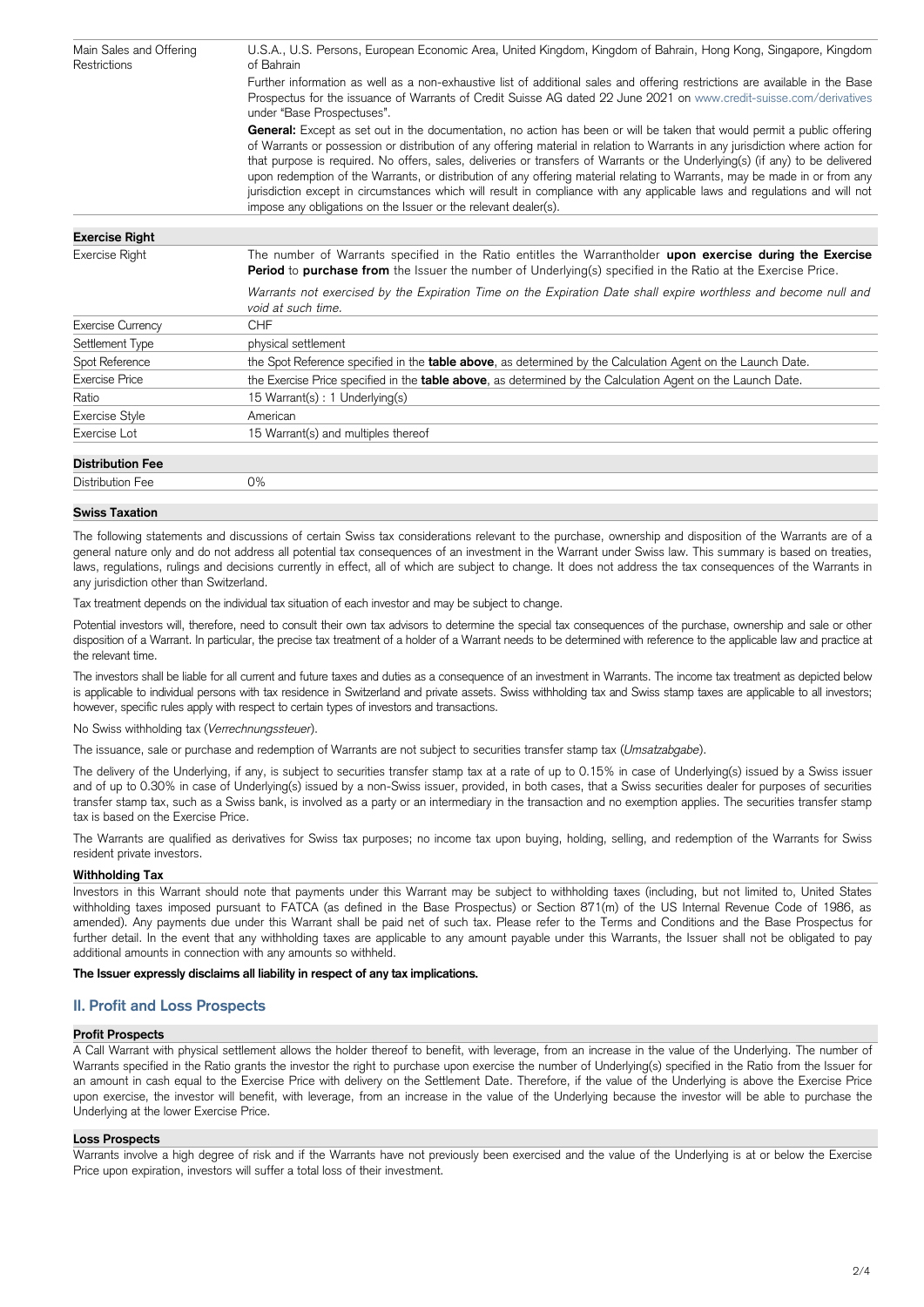## **Calculation Examples of the Settlement Amount**

| Performance of the Underlying on the Exercise Date:              | <b>Exercise Right:</b>                                                                                                                                                                                                                                                                                                          |
|------------------------------------------------------------------|---------------------------------------------------------------------------------------------------------------------------------------------------------------------------------------------------------------------------------------------------------------------------------------------------------------------------------|
| If level of the Underlying is above the Exercise Price:          | The number of Warrants specified in the Ratio grants the investor the right to purchase the<br>Underlying at the Exercise Price, i.e. the investor will benefit, with leverage, from an increase in<br>the value of the Underlying because the investor will be able to purchase the Underlying at the<br>lower Exercise Price. |
| If level of the Underlying is at or below the Exercise<br>Price: | If the Warrants have not previously been exercised and the value of the Underlying is at or below<br>the Exercise Price upon expiration, investors will suffer a total loss of their investment.                                                                                                                                |

*This table shows exemplary redemption scenarios regarding the settlement amount as per the Settlement Date for illustrative purposes only and does not constitute a price indication for the Warrants or the Underlying. During the term of the Warrants, additional risks and other factors may influence the market value of the Warrants. As a consequence, the pricing in the secondary market may differ significantly from the above table.*

# **III. Important Risks for Investors**

#### **Important Risks**

#### Issuer Risk

Investors bear the Issuer risk. The Warrants' retention of value is dependent not only on the development of the value of the Underlying(s), but also on the creditworthiness of Credit Suisse AG, which may change over the term of the Warrants. Furthermore, the Issuer's ability to fulfill its obligations under the Warrants may be affected by certain other factors, including liquidity risks, market risks, credit risks, cross-border and foreign exchange risks, operational risks, legal and regulatory risks and competition risks.

The Warrants are direct, unconditional, unsecured and unsubordinated obligations of Credit Suisse AG and are not covered by any compensation or insurance scheme (such as a bank deposit protection scheme). If Credit Suisse AG were to become insolvent, claims of investors in Warrants would rank equally in right of payment with all other unsecured and unsubordinated obligations of Credit Suisse AG, except such obligations given priority by law. In such a case, investors in Warrants may suffer a loss of all or a portion of their investment therein, irrespective of any favourable development of the other value determining factors, such as the performance of the Underlying(s).

## **Credit Suisse AG is licensed as a bank pursuant to the Swiss Federal Act on Banks and Saving Banks and as a security dealer pursuant to the Swiss Federal Act on Stock Exchanges and Securities Trading and is subject to supervision by the FINMA.**

## Product Risk

Warrants involve substantial risks and potential investors must have the knowledge and experience necessary to enable them to evaluate the risks and merits of an investment in Warrants.

Prospective investors should:

- ensure that they understand the nature of the risks posed by, and the extent of their exposure under, the Warrants;
- make all pertinent inquiries they deem necessary without relying on the Issuer or any of its affiliates or officers or employees;
- consider the suitability of the Warrants as an investment in light of their own circumstances, investment objectives, tax position and financial condition;
- consider carefully all the information set forth in the legally binding Terms and Conditions as well as all other sections of the Prospectus (including any documents incorporated by reference therein);
- consult their own legal, tax, accounting, financial and other professional advisors to assist them determining the suitability of Warrants for them as an investment.

#### Leveraged Products

Warrants are leveraged products, which means that any change in the value of the Underlying may result in a disproportionate change in the market value of (and expected return on) the relevant Warrant (e.g., the formula used to determine amounts payable under Warrants upon redemption contains a multiplier or leverage factor). As a result, Warrants involve disproportionate loss exposure if the value of the Underlying develops unfavourably. Potential investors in Warrants should realise that the greater the multiplier or leverage factor of a Warrant, the greater the loss exposure involved.

#### Risk of Total Loss

Warrants involve a high degree of risk, and prospective investors in Warrants should recognise that Warrants may under certain circumstances have a redemption value of zero. Prospective investors in Warrants should therefore be prepared to sustain a partial or total loss of the amount of their investment therein.

#### Warrants are unsecured obligations

Warrants are direct, unconditional, unsecured and unsubordinated obligations of Credit Suisse AG and are not covered by any compensation or insurance scheme (such as a bank deposit protection scheme). If Credit Suisse AG were to become insolvent, claims of investors in Warrants would rank equally in right of payment with all other unsecured and unsubordinated obligations of Credit Suisse AG, except such obligations given priority by law. In such a case, investors in Warrants may suffer a loss of all or a portion of their investment therein, irrespective of any favourable development of the other value determining factors, such as the performance of the Underlying.

#### Unpredictable Market Value of the Warrants

The market value of, and expected return on, Warrants may be influenced by a number of factors, some or all of which may be unpredictable (and which may offset or magnify each other), such as (i) supply and demand for Warrants, (ii) the value and volatility of the Underlying, (iii) economic, financial, political and regulatory or judicial events that affect Credit Suisse AG, the Underlying or financial markets generally, (iv) interest and yield rates in the market generally, (v) the time remaining until the Final Redemption Date, (vi) the difference between the level of the Underlying and the relevant threshold, (vii) Credit Suisse AG's creditworthiness, and (viii) dividend payments on the components of the Underlying, if any.

## Trading Market for Warrants

The trading market for Warrants may be limited, or may never develop at all, which may adversely impact the market value of such Warrants or the ability of a holder thereof to sell such Warrants.

### Exposure to the Performance of the Underlying

Warrants represent an investment linked to the performance of the Underlying and potential investors should note that any amount payable, or other benefit to be received, under Warrants will depend upon the performance of the Underlying. Potential investors in Warrants should be familiar with the behaviour of the Underlying and thoroughly understand how the performance of the Underlying may affect payments (or any other benefit to be received) under, or the market value of, Warrants. The past performance of the Underlying is not indicative of future performance. The market value of a Warrant may be adversely affected by postponement or alternative provisions for the valuation of the level of the Underlying.

## Exchange Rate Risks

An investor in Warrants may be exposed to exchange rate related risks as the settlement currency or the issue currency for the Warrants or the currency in which